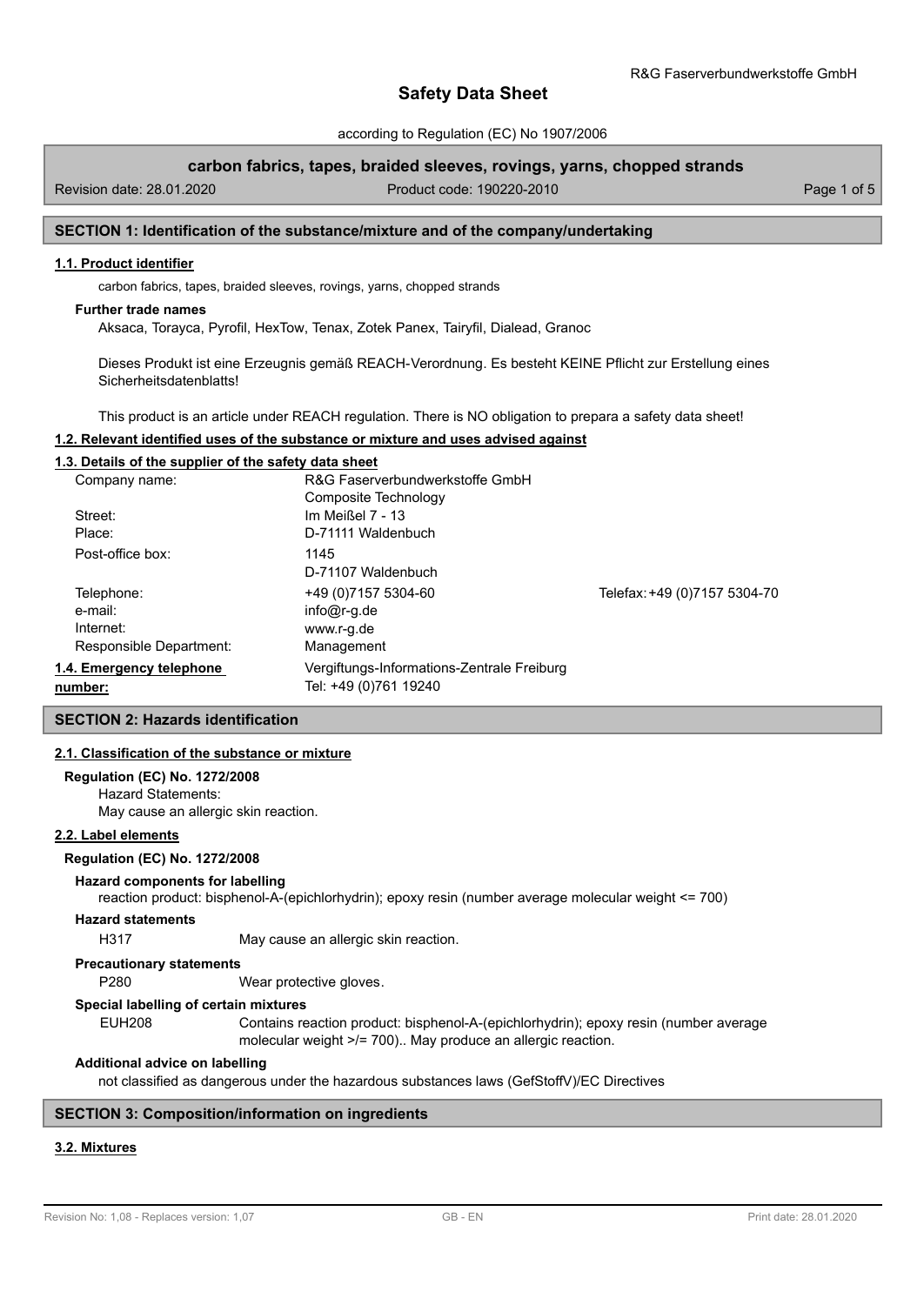### according to Regulation (EC) No 1907/2006

## **carbon fabrics, tapes, braided sleeves, rovings, yarns, chopped strands**

Revision date: 28.01.2020 Product code: 190220-2010 Page 2 of 5

### **Hazardous components**

| CAS No     | Chemical name                                                                                           |                                                                                   |                  |            |
|------------|---------------------------------------------------------------------------------------------------------|-----------------------------------------------------------------------------------|------------------|------------|
|            | EC No                                                                                                   | Index No                                                                          | <b>IREACH No</b> |            |
|            | <b>GHS Classification</b>                                                                               |                                                                                   |                  |            |
| 7440-44-0  | Carbon                                                                                                  |                                                                                   |                  | >95%       |
|            | 231-153-3                                                                                               |                                                                                   |                  |            |
|            |                                                                                                         |                                                                                   |                  |            |
| 25068-38-6 | reaction product: bisphenol-A-(epichlorhydrin); epoxy resin (number average molecular weight <=<br>700) |                                                                                   |                  | $0.1 - 1%$ |
|            | 500-033-5                                                                                               | 603-074-00-8                                                                      |                  |            |
|            |                                                                                                         | Skin Irrit. 2, Eye Irrit. 2, Skin Sens. 1, Aquatic Chronic 2; H315 H319 H317 H411 |                  |            |

Full text of H and EUH statements: see section 16.

## **SECTION 4: First aid measures**

### **4.1. Description of first aid measures**

#### **General information**

Change contaminated clothing.

#### **After inhalation**

Remove to fresh air Consult a doctor when complaints persist.

### **After contact with skin**

After contact with skin, wash immediately with plenty of water and soap. In case of skin irritation, seek medical treatment.

### **After contact with eyes**

IF IN EYES: Rinse cautiously with water for several minutes. Remove contact lenses, if present and easy to do. Continue rinsing. Seek medical advice.

#### **After ingestion**

not applicable

## **SECTION 5: Firefighting measures**

### **5.1. Extinguishing media**

#### **Suitable extinguishing media**

Water spray. Foam. Extinguishing powder. Carbon dioxide (CO2).

## **Unsuitable extinguishing media**

High power water jet.

## **5.2. Special hazards arising from the substance or mixture**

Carbon monoxide

## **5.3. Advice for firefighters**

Wear breathing apparatus without recirculating air and suitable protective clothing.

## **Additional information**

Fire residue and contaminated firefighting water must be disposed of in accordance with government regulations.

## **SECTION 6: Accidental release measures**

## **6.3. Methods and material for containment and cleaning up**

Absorb with sand, earth, or another absorbent substance. Collect in suitable receptacles. Wash off containated area with water.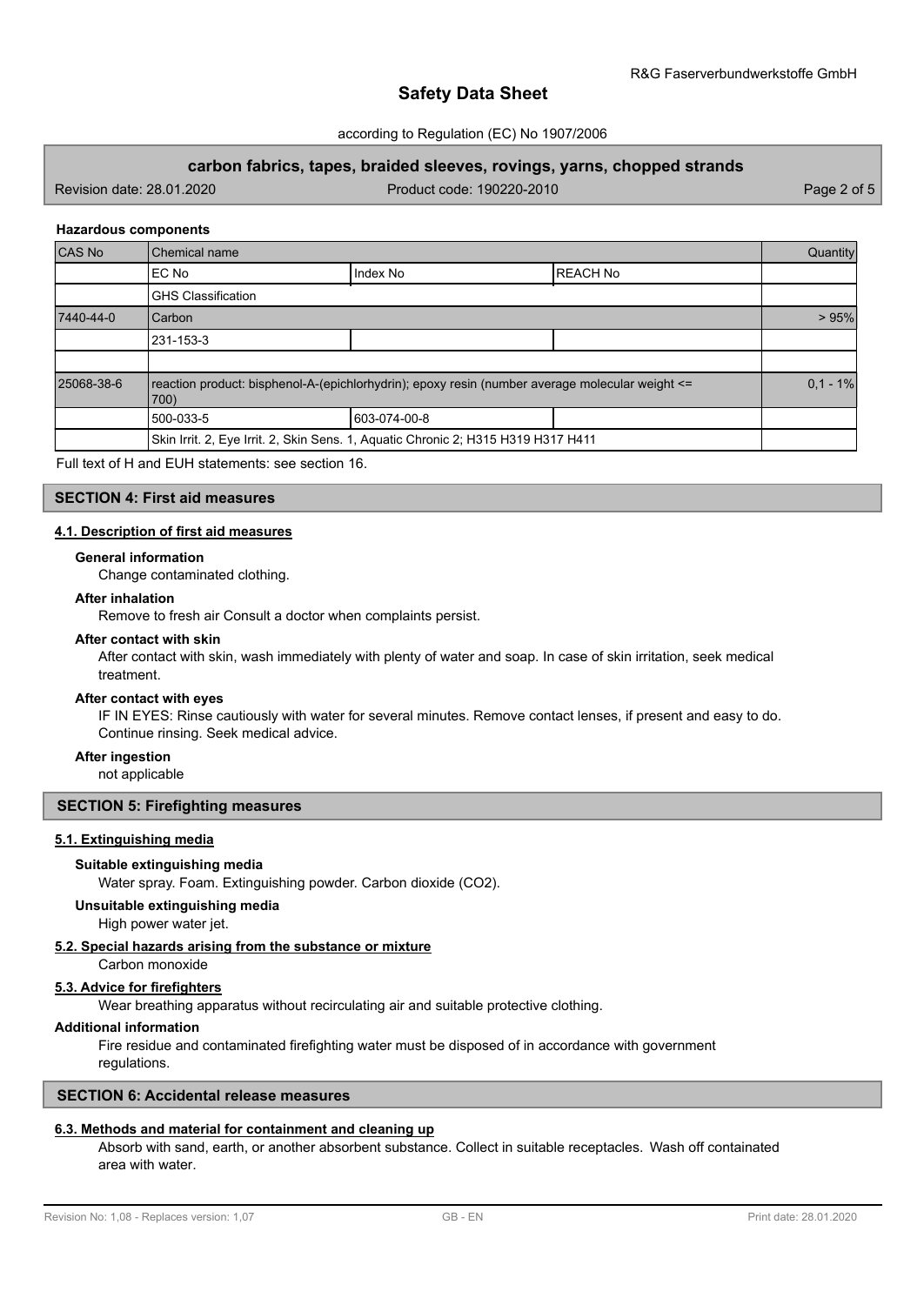according to Regulation (EC) No 1907/2006

## **carbon fabrics, tapes, braided sleeves, rovings, yarns, chopped strands**

Revision date: 28.01.2020 Product code: 190220-2010 Page 3 of 5

## **SECTION 7: Handling and storage**

## **7.1. Precautions for safe handling**

#### **Advice on safe handling**

adherence to the general industrial rules and regulations and hygiene provisions for the prevention of risks

## **Advice on protection against fire and explosion**

Keep away from ignition sources and naked flames. Dust explosive.

### **7.2. Conditions for safe storage, including any incompatibilities**

#### **Requirements for storage rooms and vessels**

Store in a dry place free of frost. Do not subject to excessive heat. Storage temperature: < 50°C Relative room humidity: < 85%

### **SECTION 8: Exposure controls/personal protection**

### **8.1. Control parameters**

### **Exposure limits (EH40)**

| CAS No    | Substance            | ppm | mg/m <sup>3</sup> | fibres/ml | Category  | Origin |
|-----------|----------------------|-----|-------------------|-----------|-----------|--------|
| 7440-44-0 | Graphite, respirable |     |                   |           | TWA (8 h) | WEL    |

## **Additional advice on limit values**

unknown

### **8.2. Exposure controls**

### **Protective and hygiene measures**

Wear protective clothing.

### **SECTION 9: Physical and chemical properties**

### **9.1. Information on basic physical and chemical properties**

| Physical state:<br>Colour:<br>Odour:              | solid<br>black<br>odourless |                                            |
|---------------------------------------------------|-----------------------------|--------------------------------------------|
| Changes in the physical state<br>Melting point:   |                             | 3.500 $^{\circ}$ C                         |
| Density (at $23^{\circ}$ C):<br>Water solubility: |                             | $1,7 - 2,0$ g/cm <sup>3</sup><br>insoluble |

## **SECTION 10: Stability and reactivity**

### **10.4. Conditions to avoid**

Danger of dust explosion.

## **10.5. Incompatible materials**

unknown

## **SECTION 11: Toxicological information**

## **11.1. Information on toxicological effects**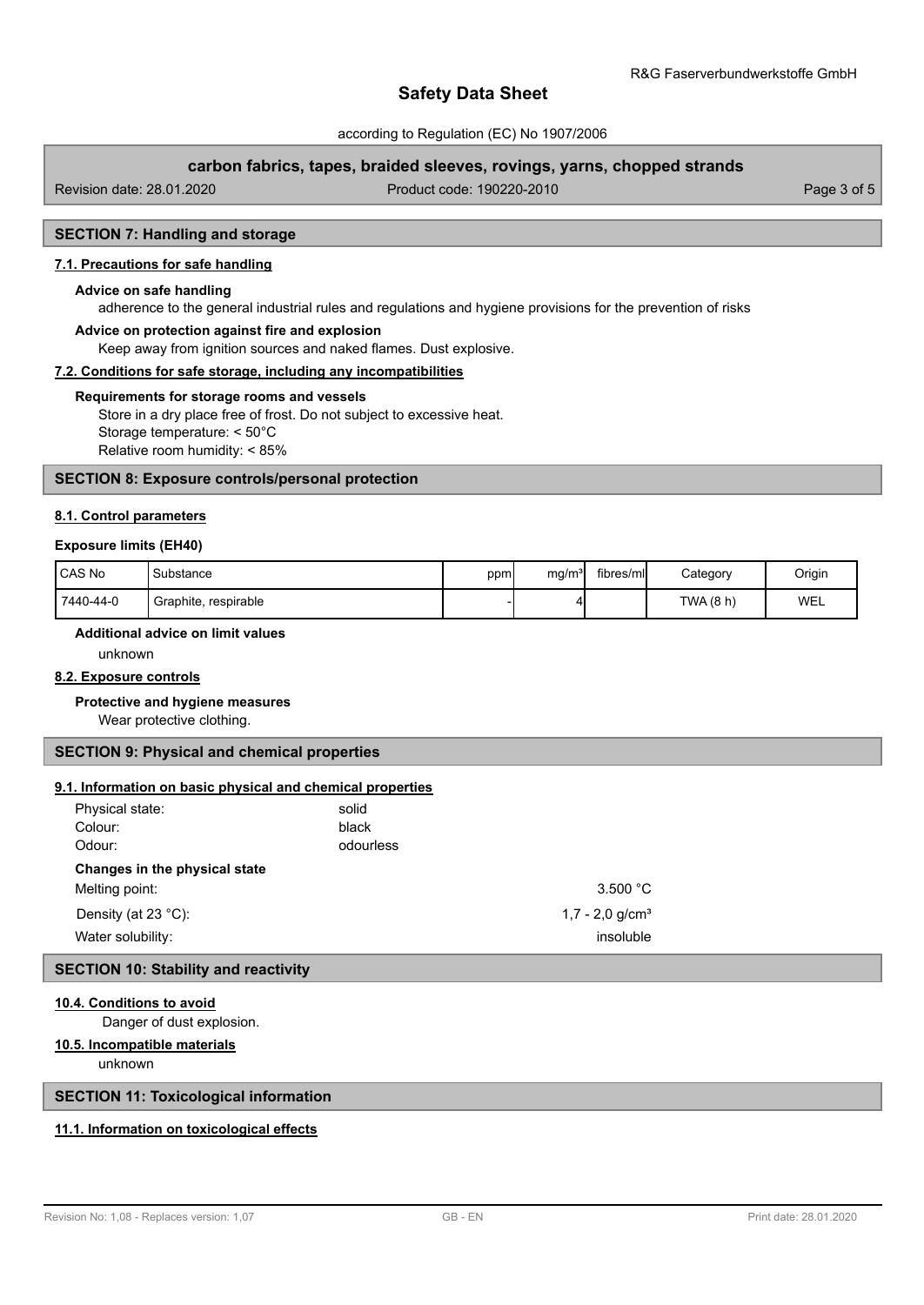## according to Regulation (EC) No 1907/2006

## **carbon fabrics, tapes, braided sleeves, rovings, yarns, chopped strands**

Revision date: 28.01.2020 Product code: 190220-2010 Page 4 of 5

### **Acute toxicity**

| CAS No     | Chemical name  |                          |                                                                                                      |                |                |  |  |
|------------|----------------|--------------------------|------------------------------------------------------------------------------------------------------|----------------|----------------|--|--|
|            | Exposure route | lDose                    | <b>Species</b>                                                                                       | <b>Source</b>  | <b>IMethod</b> |  |  |
| 25068-38-6 |                |                          | reaction product: bisphenol-A-(epichlorhydrin); epoxy resin (number average molecular weight <= 700) |                |                |  |  |
|            | oral           | LD50<br>11400<br>mg/kg   | l Rat                                                                                                | <b>IGESTIS</b> |                |  |  |
|            | dermal         | LD50<br>> 22800<br>mg/kg | Rabbit                                                                                               | <b>IGESTIS</b> |                |  |  |

### **Irritation and corrosivity**

Fiber abrasion can cause mechanical skin irritation.

## **SECTION 12: Ecological information**

## **12.1. Toxicity**

unknown

| CAS No     | Chemical name                                                                                        |              |                    |  |                                            |                   |        |
|------------|------------------------------------------------------------------------------------------------------|--------------|--------------------|--|--------------------------------------------|-------------------|--------|
|            | Aquatic toxicity                                                                                     | Dose         |                    |  | [h]   [d] Species                          | ISource           | Method |
| 25068-38-6 | reaction product: bisphenol-A-(epichlorhydrin); epoxy resin (number average molecular weight <= 700) |              |                    |  |                                            |                   |        |
|            | Acute fish toxicity                                                                                  | LC50         | $4,4$ mg/l         |  | 96 hOncorhynchus mykiss<br>(Rainbow trout) | IEPA-660/3-75-009 |        |
|            | Acute algae toxicity                                                                                 | ErC50        | $9.4 \text{ mq/l}$ |  | 72 hIScenedesmus<br>capricornutum          | IEPA-660/3-75-009 |        |
|            | Acute crustacea toxicity                                                                             | EC50         | $2,8$ mg/l         |  | 48 h Daphnia magna                         | IOECD 202         |        |
|            | Acute bacteria toxicity                                                                              | (> 100 mg/l) |                    |  | 3 h Activated sludge                       |                   |        |

## **12.2. Persistence and degradability**

| <b>CAS No</b> | Chemical name                                                                                        |       |    |                       |  |
|---------------|------------------------------------------------------------------------------------------------------|-------|----|-----------------------|--|
|               | Method                                                                                               | Value |    | <b>I</b> Source       |  |
|               | Evaluation                                                                                           |       |    |                       |  |
| 25068-38-6    | reaction product: bisphenol-A-(epichlorhydrin); epoxy resin (number average molecular weight <= 700) |       |    |                       |  |
|               | OECD 301F                                                                                            | 5%    | 28 | <b>IManufacturer</b>  |  |
|               | Not readily biodegradable (according to OECD criteria)                                               |       |    |                       |  |
|               | OECD 301B                                                                                            | 6-12% | 28 | <b>I</b> Manufacturer |  |
|               | Not readily biodegradable (according to OECD criteria)                                               |       |    |                       |  |

## **12.3. Bioaccumulative potential**

## **Partition coefficient n-octanol/water**

| ICAS No    | IChemical name                                                                                               | Log Pow |
|------------|--------------------------------------------------------------------------------------------------------------|---------|
| 25068-38-6 | reaction product: bisphenol-A-(epichlorhydrin); epoxy resin (number average molecular weight)<br>$\leq$ 700) | 3.24    |

**BCF**

| <b>CAS No</b> | <b>IChemical name</b>                                                                                             | <b>BCF</b> | Species | <b>Source</b>                                                      |
|---------------|-------------------------------------------------------------------------------------------------------------------|------------|---------|--------------------------------------------------------------------|
| 25068-38-6    | Ireaction product: bisphenol-A-<br>(epichlorhydrin); epoxy resin (number<br>Javerage molecular weight $\leq$ 700) | 31         |         | <b>I</b> Quantitative<br>structure-activity<br>relationship (QSAR) |

## **Further information**

Do not empty into drains.

## **SECTION 13: Disposal considerations**